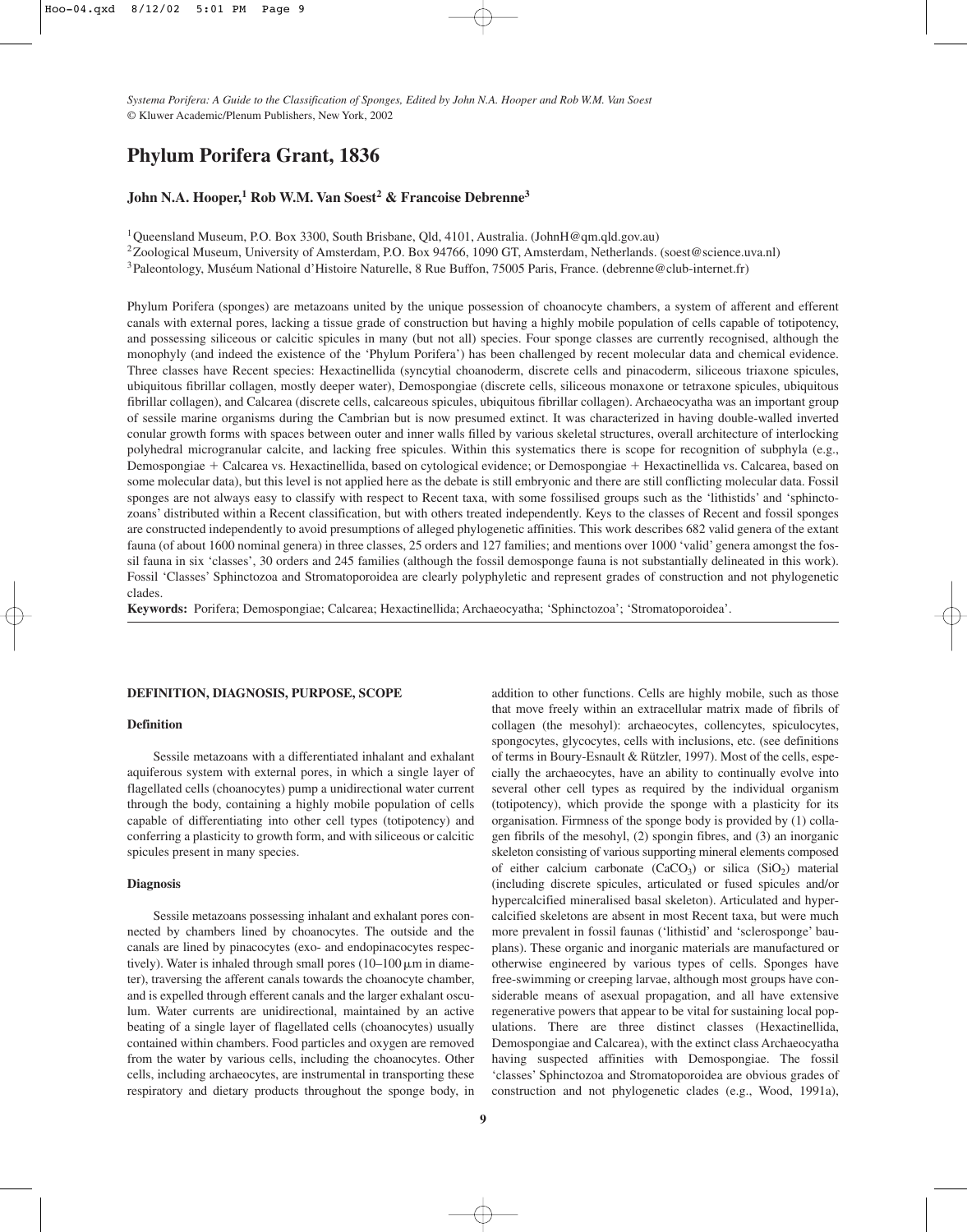although distribution of the many lower taxa amongst the four wellestablished classes remains largely unresolved.

#### **Poriferan apomorphies**

Sponges were first recognised unequivocally as being animals by Ellis (1755), Pallas (1766) and Ellis & Solander (1786), although an acrimonious debate on this topic continued for at least a century (see Lévi, 1999). They were first acknowledged as a distinct taxon within the Linnean classification, as 'Spongida', 'Spongiida' or 'Spongiae', but generally incorporated within the Protozoa (early volumes of the *Zoological Record*). It was not until the 1872 volume of the *Zoological Record* that Lütken suggested 'Spongozoa' "should probably form a class by themselves", and subsequently in 1876 were they elevated to their own section of the *Zoological Record*. Over the two centuries of earnest study the perception of sponges has evolved from suspected colonial representatives of unicellular protozoans (Clark, 1867; Saville Kent, 1880–1882), to a member of the coelenterates (Haeckel, 1872), to an intermediate taxon (Subkingdom Parazoa) (e.g., Hentschel, 1923), to a phylum lying at the base of the Metazoa (Hyman, 1940; Brien, 1967), and currently to several potential phyla of multicellular animals (e.g., Bergquist, 1985; Zrzavy *et al*., 1998; Borchiellini *et al*., 2001).

Their true affinities will certainly become better resolved as our technical abilities to sample the genome increase, unclouded by the myriad of phenotypic problems that currently plague sponge systematics. In the meantime, however, we continue to treat sponges (rightly or wrongly) as a monophyletic taxon, with the current definition based fundamentally on the common possession of (1) choanocytes, (2) a differentiated inhalant and exhalant aquiferous system with external pores, (3) a high cellular motility with cells capable of totipotency, and (4) presence of spicules in many species.

Recent data have already contested some of these alleged synapomorphies, with the discovery of carnivorous sponges (Vacelet & Boury-Esnault, 1995a) and some remarkable Precambrian fossils from Guizhou in southern China (Li *et al*., 1998), both of which lack the first two synapomorphies (Vacelet, 1999a), and the last one, spicules, not universal amongst the phylum. In a theoretical context these modifications or losses to the fundamental poriferan bauplan (described as probable apomorphies by Vacelet, 1999a) are no problem, whereas they present a practical problem in clearly differentiating all putative sponges from other multicellular animals. In light of this new evidence, and in reviewing the concept of 'animality' of the Porifera, Lévi (1999) regarded the most important feature of the phylum to be their highly mobile cells and plasticity in growth form, reiterating his previous assertions (e.g., Lévi, 1970) that sponges retain a plasticity of their cellular organisation unique amongst the Metazoa. Together with their theoretical capabilities for cellular totipotency (Vacelet, 1990) these diverse cell types can be found in all organisms that we presently assign to 'sponges'. This definition has good empirical support from the cellular diversity observed in Recent species (e.g., pinacocytes, porocytes, archaeocytes, sclerocytes) also allegedly present in the Precambrian fossils from Guizhou; the cellular diversity and extremely high cellular mobility present in carnivorous species; and the incidental, but nevertheless graphic evidence that high cellular mobility is pivotal to morphogenesis, homeostasis, locomotion, and ultimately to survivorship of sponges (e.g., Fry, 1970; Bond, 1992). Perceived problems in defining Porifera may stem from our over-reliance on morphometric datasets to make taxonomic decisions, with molecular data providing increasingly important evidence to resolve otherwise subjective taxonomic decisions based solely on morphometric data (although these molecular datasets are sometimes increasingly confounding, and in some cases clearly misleading). Nevertheless, systematics derived from genotypic data must have some corroboratory morphological support to be of any practical value. This is the purpose of this book.

#### **Remarks**

Defining taxa of Porifera in morphological terms continues to be problematical. Fry (1970), when evaluating taxonomic contributions presented at the first symposium of international researchers held in London, remarked that sponges "*continue to enjoy a position of doubtful parentage and relationship*". Indeed, despite significant technological and conceptual advances since 1970 this uncertainty persists within the poriferan phylogeny. The definition provided here covers most but not every putative 'sponge'. For example, Cladorhizidae (Demospongiae, Poecilosclerida), a family of exclusively deep-water sponges, contains many species that lack both choanocyte chambers and a canal system, with dietary requirements provided by a strategy of carnivory evolved for living in the deep sea (Vacelet, 1999a). These species have spicule and cellular characteristics similar to other sponges – thus enabling us to recognise them as sponges in the first place – and consequently it can be said confidently that most sponges have most if not all apomorphies, and where one or more of these are absent they are subsequent evolutionary losses. The definition of Porifera is also not practical when applied to many fossil sponges or sponge-like organisms, where choanocyte chambers, the smaller afferent and efferent canals, and the morphology and structure of cells and the mesohyl are not preserved through the processes of fossilization – with the exception of the remarkable Precambrian fossils from Guizhou mentioned above (Li *et al*., 1998), that have apparent affinities to Haplosclerida (Demospongiae) (Vacelet, 1999a). Consequently, the 'sponge nature' of fossil groups that are no longer extant in Recent faunas is a matter of circumstantial evidence and thus continually open to speculation. Our assignment of certain fossil groups to the Porifera, such as the Archaeocyatha and Heteractinida, is based on contemporary expert opinion, but it is also accepted that these opinions may change with discovery of new evidence and also the reinterpretation of existing data using new technologies.

Finally, on a cautionary note, the practical identification of sponges is fraught with pitfalls and traps due to the many losses or transformations of certain characters, especially spicule types, that are otherwise pivotal to the definition of a particular taxon. These reductions (or modifications) may confound even the best attempts to assign specimens to any reliable taxon. Fortunately, in most cases, other key characters provide clues for correct diagnoses, although sometimes these clues are very subtle. Similarly, some sponge taxa are infamous for their ability to incorporate foreign spicules and/or detritus into their skeletons, challenging the abilities of even the more experienced taxonomists to diagnose them correctly. Consequently, considerable effort has been devoted in this book to diagnose, describe and illustrate the variety of body plans and other diagnostic features used to define generic and family level taxa. Nevertheless, proceed with caution!

#### **Current systematics**

*Monophyly of the Porifera.* Several attempts have been made over the past 150 years to subdivide the Porifera into subphyla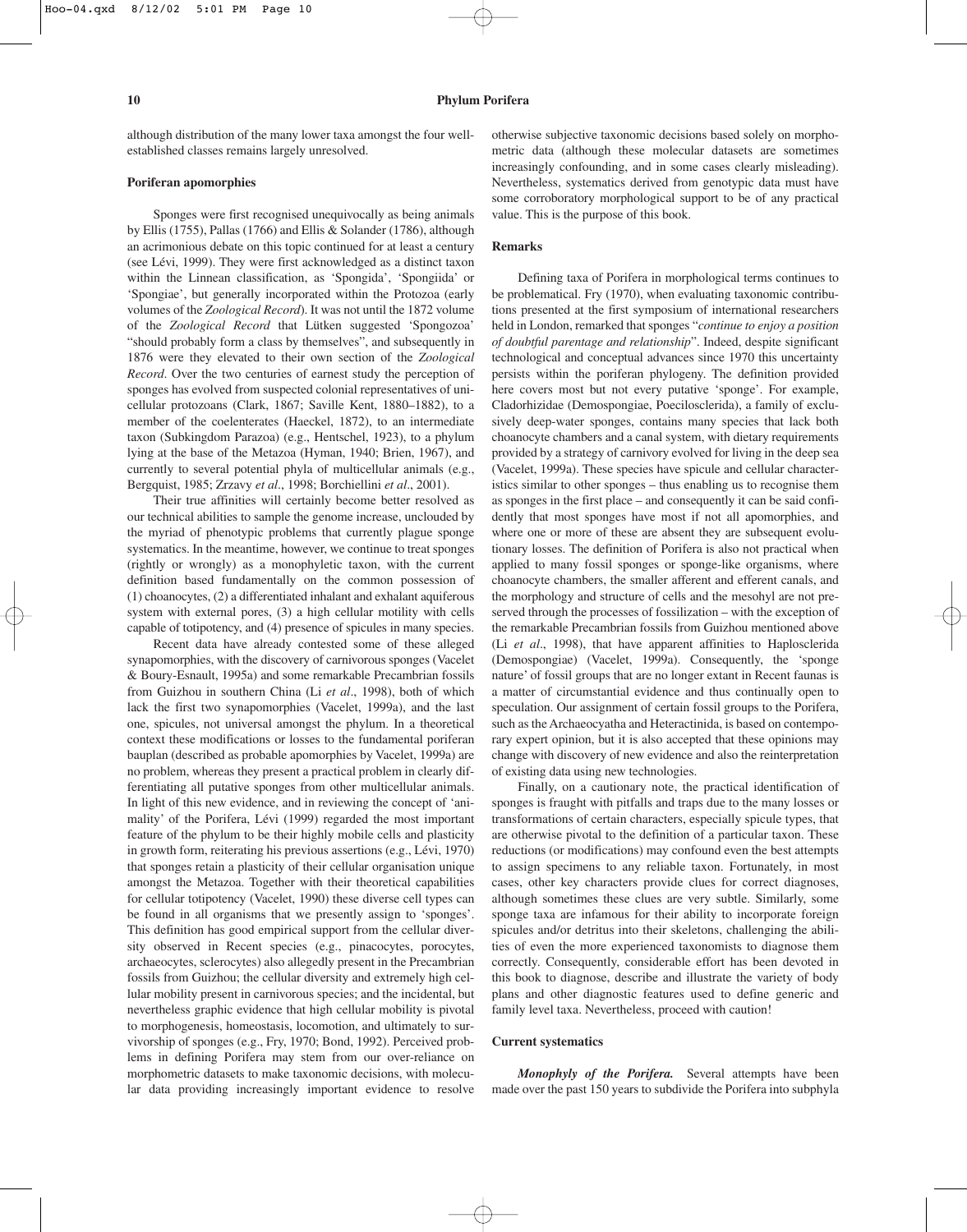and other taxa. Gray (1867a) was the first to propose such a subdivision, to differentiate 'Porifera Silicea' (later to be dubbed 'Porifera Incalcarea') from 'Porifera Calcarea' – a distinction that was maintained for many years. More recently, Reiswig & Mackie (1983), after their discovery of the syncytial nature of the choanoderm and pinacoderm of the Hexactinellida, proposed a subdivision of the Phylum into two taxa: the 'Symplasma' (containing only the class Hexactinellida) and 'Cellularia' (containing classes Demospongiae + Calcarea). This proposal was subsequently supported by Bergquist (1985), who further suggested that the Symplasma should be elevated to a separate phylum. Mehl & Reitner (1996) also supported the view of Reiswig & Mackie (1983), but pointed out the likely primitive nature of discrete cells, and accordingly they proposed a different name – 'Pinacophora' for the clade Demospongiae + Calcarea – but retained the clade Hexactinellida.

More recent molecular data using 28S ribosomal DNA (e.g., Lafay *et al*., 1992) and 18S rDNA (e.g., Borchiellini *et al*., 2001) were interpreted as empirical support for paraphyly within the Porifera, whereby calcareous sponges (Calcarea) appeared to be more closely related to other metazoans than to siliceous sponges (Demospongiae + Hexactinellida), showing deep radiations between these two groups. Ironically, these current state-of-the-art technical data corroborated the earliest proposal for a subdivision of the Phylum Porifera by Gray (1867a), as noted above. Siddall *et al*. (1995) and Cavalier-Smith *et al*. (1996) provided further data to support a closer relationship between calcareans and the ctenophorans than with the siliceous sponges, and Zrzavy *et al*. (1998) listed some possible synapomorphies to define a clade (Calcarea + Ctenophora + Cnidaria). These potential synapormorphies included the possible non-homology of choanocyte flagellae throughout the Porifera (with calcareans having cross-striated flagellar rootlets found in some triploblasts but not in the diploblastic siliceous sponges), and the animal-like mode of sponge embryogenesis in calcareans but not in other poriferans. They also suggested that the common possession of calcitic spicules in calcareans and anthozoans was a potential synapomorphy, but this latter hypothesis is here rejected given that these characters are non-homologous, whereby calcarean spicules are secreted extracellularly. Zrzavy *et al*. (1998), supported by Borchiellini *et al*. (2001), proposed to resurrect Johnston's (1842) taxa 'Silicispongiae' (for Demospongiae- Hexactinellida), with a potential apomorphy being the method of secretion of spicules and the ultrastructure of the sclerocytes, and 'Calcispongiae' (for Calcarea) as subphyla, or potential phyla, to reflect the alleged deep molecular divergence between these clades.

These data conflict with earlier phylogenetic hypotheses that support the monophyly of Porifera (e.g., Reitner & Mehl, 1996). Furthermore, a recent investigation of new full-length 28S and 18S rDNA sequences (Medina *et al*., 2001), including re-examination of some previously published sequences by these authors, found very strong support for the clade (Demospongiae + Hexactinellida), for which they used the later name of Silicea Gray, 1867a. They did not, however, find conclusive or statistically significant support for poriferan paraphyly, or resolve the position of the Calcarea within the phylum, suggesting that earlier conclusions about 'Phylum Calcispongiae' must be interpreted cautiously for the time being, including any inferred relationships of the Calcarea with the Eumetazoa. These findings also suggest that these genetic markers (18S and 28S rDNA) might not be the most appropriate to resolve this specific question of calcarean relationships. Consequently, we prefer, at this juncture of uncertainty, to avoid the issue of potential paraphyly within the Porifera altogether, and thus sidestep any proposal to rearrange the classification of its established classes until the matter has been more satisfactorily resolved. Nevertheless, it is predictable that escalating molecular evidence based on multiple gene sequences will soon approach a satisfactory resolution to answer the question whether 'sponges' are monophyletic or paraphyletic. For the present we propose that these data are still contentious phylogenetic hypotheses, lacking substantial corroboratory support from other genes, whereby only a few taxa have been analysed thus far, and only incomplete (single gene sequences) have contributed to potential phylogenies. These divergences of opinion have, and probably always will occur throughout sponge systematics, and it is important for the young reader to understand that science is always progressing, and that there is NO absolute truth – even in a huge volume like this.

*Phylogenetic 'Clades' versus 'Grades' of construction.* Hartman (1969, 1979), after his re-discovery of the sponge nature of the so-called coralline sponges (sponges with solid limestone 'hypercalcified' basal skeletons), proposed a fourth class of Porifera, 'Sclerospongiae'. However, subsequent investigations (e.g., Vacelet, 1985) clearly showed that solid limestone skeletons have been developed independently in several unrelated lines of demosponges. 'Sclerosponges', or coralline sponges, or hypercalcified sponges, are here treated at the level of families included in various orders of which the majority of families do not possess the solid limestone skeleton. Similarly, possession of basal skeletons composed of desmas ('lithistids', previously assigned to order Lithistida), or different grades of skeletal construction (e.g., 'sphinctozoans' in class Sphinctozoa, 'stromatoporoids' in class Stromatoporoidea) also remain contentious (e.g., Wood, 1991a), with present indications suggesting that these features are homeoplastic and their indicated taxa are polyphyletic – with the similar consequence that, where possible from other corroboratory evidence (e.g., geometry of free spicules), these taxa are distributed amongst the established classes and orders of Porifera. Achieving this task completely, however, remains elusive and hence the systematics of Porifera is still largely unresolved at higher levels of classification. For this reason the *Systema Porifera* project has deliberately focussed on the intermediate taxa (families, genera), and includes the higher taxa (suborders, orders, and above) only to provide an 'indicative context' to these more practical units of classification. Resolving the higher systematics of sponges is clearly beyond the capabilities of this present book or morphometric data alone.

#### **Scope**

For the purpose of this project the Phylum Porifera is subdivided into three (unchallenged) Recent classes, with a fourth, apparently exclusive fossil class (Archaeocyatha) included – the latter showing possible affinities to the Demospongiae based on studies of immune responses and peculiar budding types (Debrenne & Zhuravlev, 1994). Due to diagenetic changes in fossil sponges and the frequent loss of vital spicule components – particularly free spicule types that are often useful as 'systematic indicators' – it is impossible to key out fossil and Recent taxa using a single key. Thus, we treat fossil and Recent specimens separately here.

In the present work Recent sponges are distributed amongst three classes, seven subclasses, 25 orders (one herein abandoned), 127 families and 682 valid genera (with over 1600 nominal genera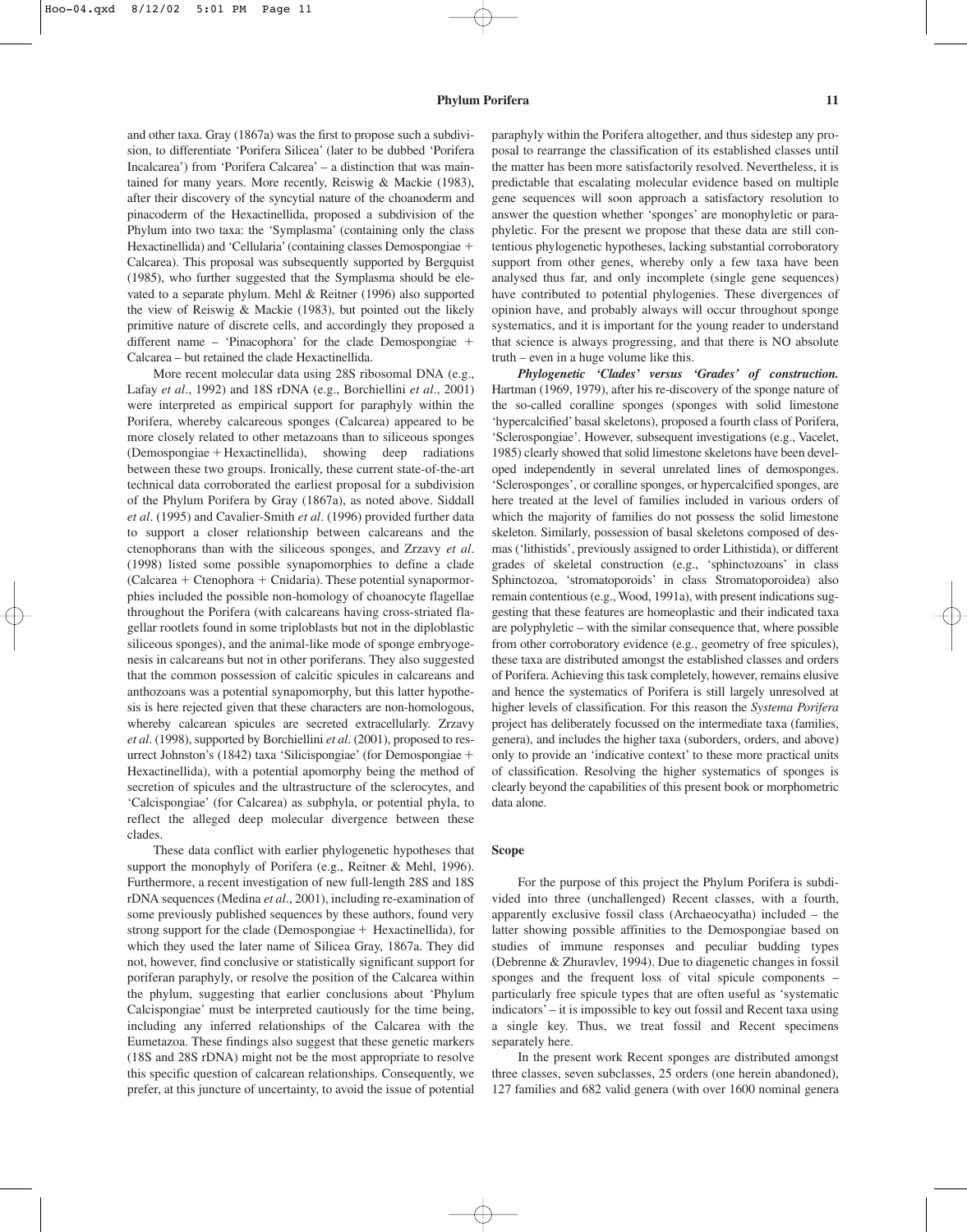('available names', but here considered to be junior synonyms), plus approximately 500 other invalid ('unavailable') names). Treatment of the fossil fauna is far less comprehensive and less critical, with six 'classes', 30 orders, 245 families and 998 'valid' genera mentioned, although fossil demosponges in particular are not substantially delineated in this work, awaiting a more comprehensive treatment in the forthcoming revision of the *Treatise on Invertebrate Paleontology* (J.K. Rigby *et al*., editors).

### **Further reading**

Brien *et al*., 1973; Bergquist, 1978; Hartman, 1982.

#### **KEY TO RECENT PORIFERA**

| (3) Spicules siliceous, the larger ones are triaxone/hexactine (six-rayed), occurring both individually and |  |
|-------------------------------------------------------------------------------------------------------------|--|
|                                                                                                             |  |
|                                                                                                             |  |
|                                                                                                             |  |

# **KEY TO FOSSIL PORIFERA AND 'SPONGIOMORPHS'**

#### **Key to the classes of fossil Porifera and sponge-like fossils**

Preservation of sponges depends upon processes of fossilisation (generally restricted to the hard body parts), and taphonomy (compaction, dislocation of skeleton, diagenetic modifications). Consequently, a key to the fossil fauna differs in its approach and format to that of the living fauna.

#### **Isolated spicules in sediments**

#### **Complete (or almost complete) bodies**

| Chengiiang, Middle Cambrian of Burgess Shales |
|-----------------------------------------------|
|                                               |
| Middle Cambrian of Burgess Shales]            |
|                                               |

| With six-raved siliceous spicules <i>manually contained and a contained and a series</i> <b>Hexactinellida</b> |  |
|----------------------------------------------------------------------------------------------------------------|--|
|                                                                                                                |  |
|                                                                                                                |  |

# **Perforate calcareous skeleton consisting of uniform interlocked polyhedral microgranular calcite** ....................... **Archaeocyatha**

#### **'Hypercalcified' basal skeleton of solid limestone (aragonitic or calcitic)**

| With or without embedded calcareous spicules | <b>Calcarea</b> |
|----------------------------------------------|-----------------|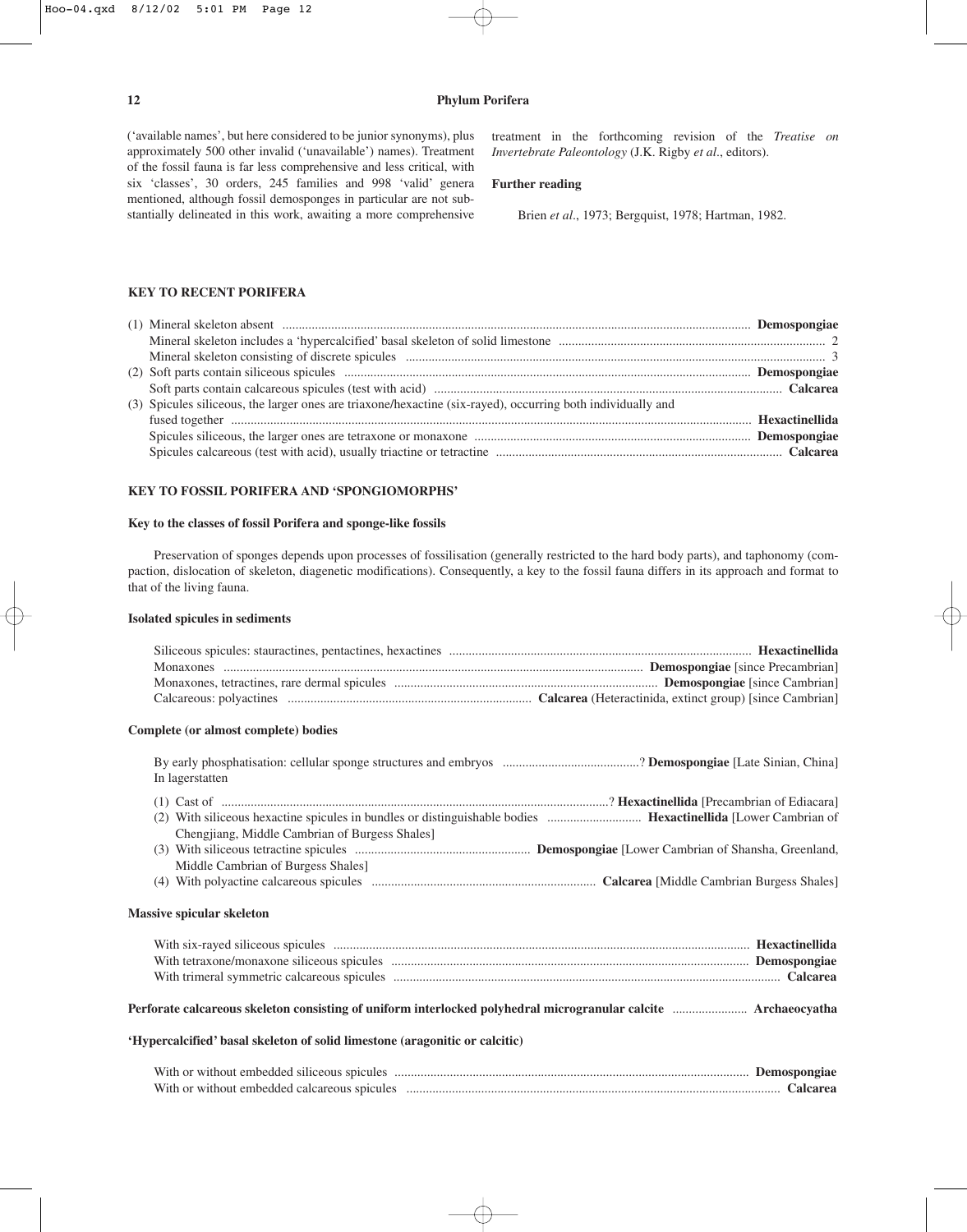#### **'Spongiomorphs'**

The systematic position of problematic organisms with calcified skeletons, Recent as well as ancient groups, has long been disputed. Poriferan affinities are now generally admitted. But the discovery of hypercalcified 'living fossils' and the re-evaluation of the systematic value of architectural patterns demonstrate that 'Sphinctozoa' (successive chambers), 'Stromatoporoidea' (laminae and pillar mesh-like coenosteum) and 'Chaetetidae' ('Tabulata') (calicles) represent grades of organisation rather than systematic clades and are present in the different classes of sponges. Systematic position within classes depends upon presence or absence of 'normal' sponge systematic characters. (Refer to chapters on: Class Archaeocyatha, Fossil Demospongiae, 'Class Stromatoporoidea', Fossil 'Sphinctozoa', Order Heteractinida).